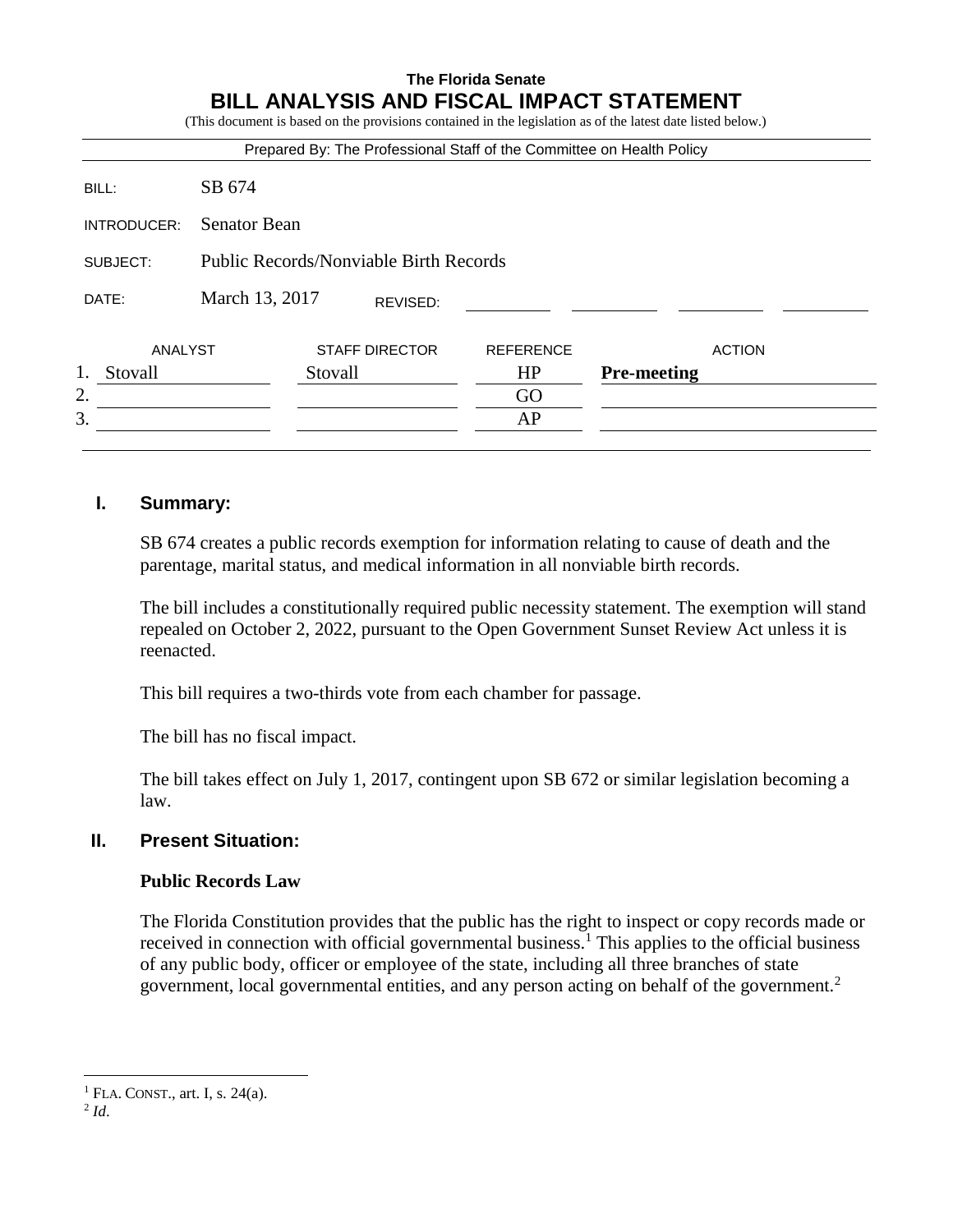In addition to the Florida Constitution, the Florida Statutes provides that the public may access legislative and executive branch records.<sup>3</sup> Chapter 119, F.S., constitutes the main body of public records laws, and is known as the Public Records Act.<sup>4</sup> The Public Records Act states that:

it is the policy of this state that all state, county and municipal records are open for personal inspection and copying by any person. Providing access to public records is a duty of each agency.<sup>5</sup>

According to the Public Records Act, a public record includes virtually any document or recording, regardless of its physical form or how it may be transmitted.<sup>6</sup> The Florida Supreme Court has interpreted public records as being "any material prepared in connection with official agency business which is intended to perpetuate, communicate or formalize knowledge of some type."<sup>7</sup> A violation of the Public Records Act may result in civil or criminal liability.<sup>8</sup>

The Legislature may create an exemption to public records requirements.<sup>9</sup> An exemption must pass by a two-thirds vote of the House and the Senate.<sup>10</sup> In addition, an exemption must explicitly lay out the public necessity justifying the exemption, and the exemption must be no broader than necessary to accomplish the stated purpose of the exemption.<sup>11</sup> A statutory exemption which does not meet these criteria may be unconstitutional and may not be judicially saved.<sup>12</sup>

When creating a public records exemption, the Legislature may provide that a record is "confidential and exempt" or "exempt."<sup>13</sup> Records designated as "confidential and exempt" may be released by the records custodian only under the circumstances defined by the Legislature.

 $\overline{a}$ 

<sup>3</sup> The Public Records Act does not apply to legislative or judicial records. *Locke v. Hawkes*, 595 So. 2d 32 (Fla. 1992). Also see *Times Pub. Co. v. Ake*, 660 So. 2d 255 (Fla. 1995). The Legislature's records are public pursuant to s. 11.0431, F.S. Public records exemptions for the Legislatures are primarily located in s. 11.0431(2)-(3), F.S.

<sup>4</sup> Public records laws are found throughout the Florida Statutes.

 $5$  Section 119.01(1), F.S.

 $6$  Section 119.011(12), F.S., defines "public record" to mean "all documents, papers, letters, maps, books, tapes, photographs, films, sound recordings, data processing software, or other material, regardless of the physical form, characteristics, or means of transmission, made or received pursuant to law or ordinance or in connection with the transaction of official business by any agency." Section 119.011(2), F.S., defines "agency" to mean as "any state, county, district, authority, or municipal officer, department, division, board, bureau, commission, or other separate unit of government created or established by law including, for the purposes of this chapter, the Commission on Ethics, the Public Service Commission, and the Office of Public Counsel, and any other public or private agency, person, partnership, corporation, or business entity acting on behalf of any public agency."

<sup>7</sup> *Shevin v. Byron, Harless, Schaffer, Reid and Assoc. Inc*., 379 So. 2d 633, 640 (Fla. 1980).

<sup>&</sup>lt;sup>8</sup> Section 119.10, F.S. Public records laws are found throughout the Florida Statutes, as are the penalties for violating those laws.

 $9$  FLA. CONST., art. I, s. 24(c).

<sup>10</sup> *Id.*

<sup>11</sup> *Id.*

<sup>12</sup> *Halifax Hosp. Medical Center v. New-Journal Corp.,* 724 So. 2d 567 (Fla. 1999). See also *Baker County Press, Inc. v. Baker County Medical Services, Inc.*, 870 So. 2d 189 (Fla. 1st DCA 2004).

<sup>&</sup>lt;sup>13</sup> If the Legislature designates a record as confidential, such record may not be released to anyone other than the persons or entities specifically designated in the statutory exemption. *WFTV, Inc. v. The School Board of Seminole*, 874 So. 2d 48 (Fla. 5th DCA 2004).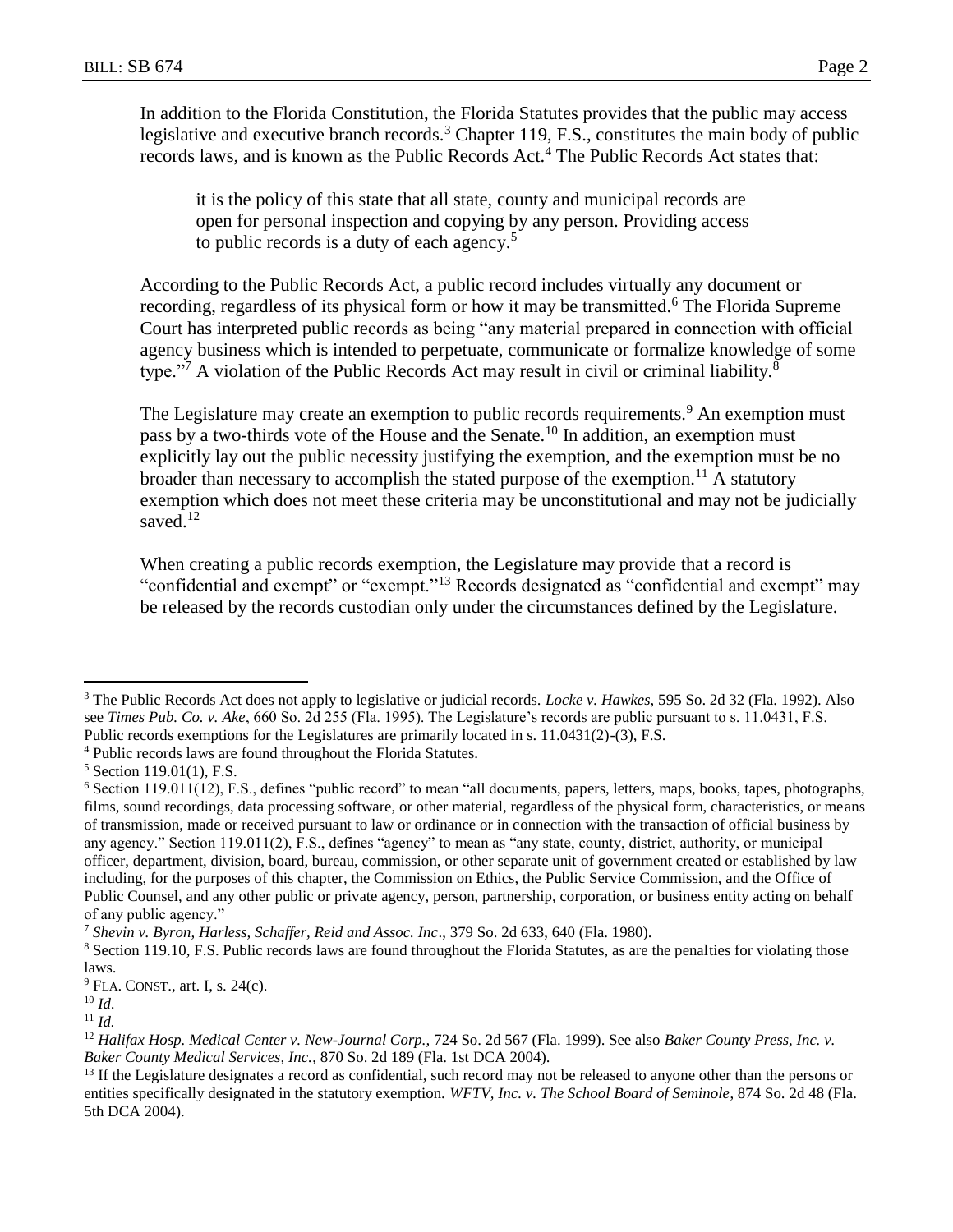Records designated as "exempt" are not required to be made available for public inspection, but may be released at the discretion of the records custodian under certain circumstances.<sup>14</sup>

## **Open Government Sunset Review Act**

The Open Government Sunset Review Act (referred to hereafter as the "OGSR") prescribes a legislative review process for newly created or substantially amended public records or open meetings exemptions.<sup>15</sup> The OGSR provides that an exemption automatically repeals on October 2nd of the fifth year after creation or substantial amendment; in order to save an exemption from repeal, the Legislature must reenact the exemption.<sup>16</sup>

The OGSR provides that a public records or open meetings exemption may be created or maintained only if it serves an identifiable public purpose and is no broader than is necessary.<sup>17</sup> An exemption serves an identifiable purpose if it meets one of the following purposes *and* the Legislature finds that the purpose of the exemption outweighs open government policy and cannot be accomplished without the exemption:

- It allows the state or its political subdivision to effectively and efficiently administer a program, and administration would be significantly impaired without the exemption;<sup>18</sup>
- Releasing sensitive personal information would be defamatory or would jeopardize an individual's safety. If this public purpose is cited as the basis of an exemption, however, only personal identifying information is exempt;<sup>19</sup> or
- It protects trade or business secrets.<sup>20</sup>

The OGSR also requires specified questions to be considered during the review process.<sup>21</sup> In examining an exemption, the OGSR asks the Legislature to carefully question the purpose and necessity of reenacting the exemption.

If, in reenacting an exemption, the exemption is expanded, then a public necessity statement and a two-thirds vote for passage are required.<sup>22</sup> If the exemption is reenacted without substantive changes or if the exemption is narrowed, then a public necessity statement and a two-thirds vote

 $\overline{a}$ 

- 1. What specific records or meetings are affected by the exemption?
- 2. Whom does the exemption uniquely affect, as opposed to the general public?
- 3. What is the identifiable public purpose or goal of the exemption?

5. Is the record or meeting protected by another exemption?

<sup>14</sup> *Williams v. City of Minneola*, 575 So. 2d 687 (Fla. 5th DCA 1991).

<sup>&</sup>lt;sup>15</sup> Section 119.15, F.S. Section 119.15(4)(b), F.S., provides that an exemption is considered to be substantially amended if it is expanded to include more information or to include meetings. The OGSR does not apply to an exemption that is required by federal law or that applies solely to the Legislature or the State Court System pursuant to s. 119.15(2), F.S.

 $16$  Section 119.15(3), F.S.

 $17$  Section 119.15(6)(b), F.S.

<sup>18</sup> Section 119.15(6)(b)1., F.S.

<sup>19</sup> Section 119.15(6)(b)2., F.S.

<sup>&</sup>lt;sup>20</sup> Section 119.15(6)(b)3., F.S.

<sup>&</sup>lt;sup>21</sup> Section 119.15(6)(a), F.S. The specified questions are:

<sup>4.</sup> Can the information contained in the records or discussed in the meeting be readily obtained by alternative means? If so, how?

<sup>6.</sup> Are there multiple exemptions for the same type of record or meeting that it would be appropriate to merge?

 $22$  FLA. CONST. art. I, s. 24(c).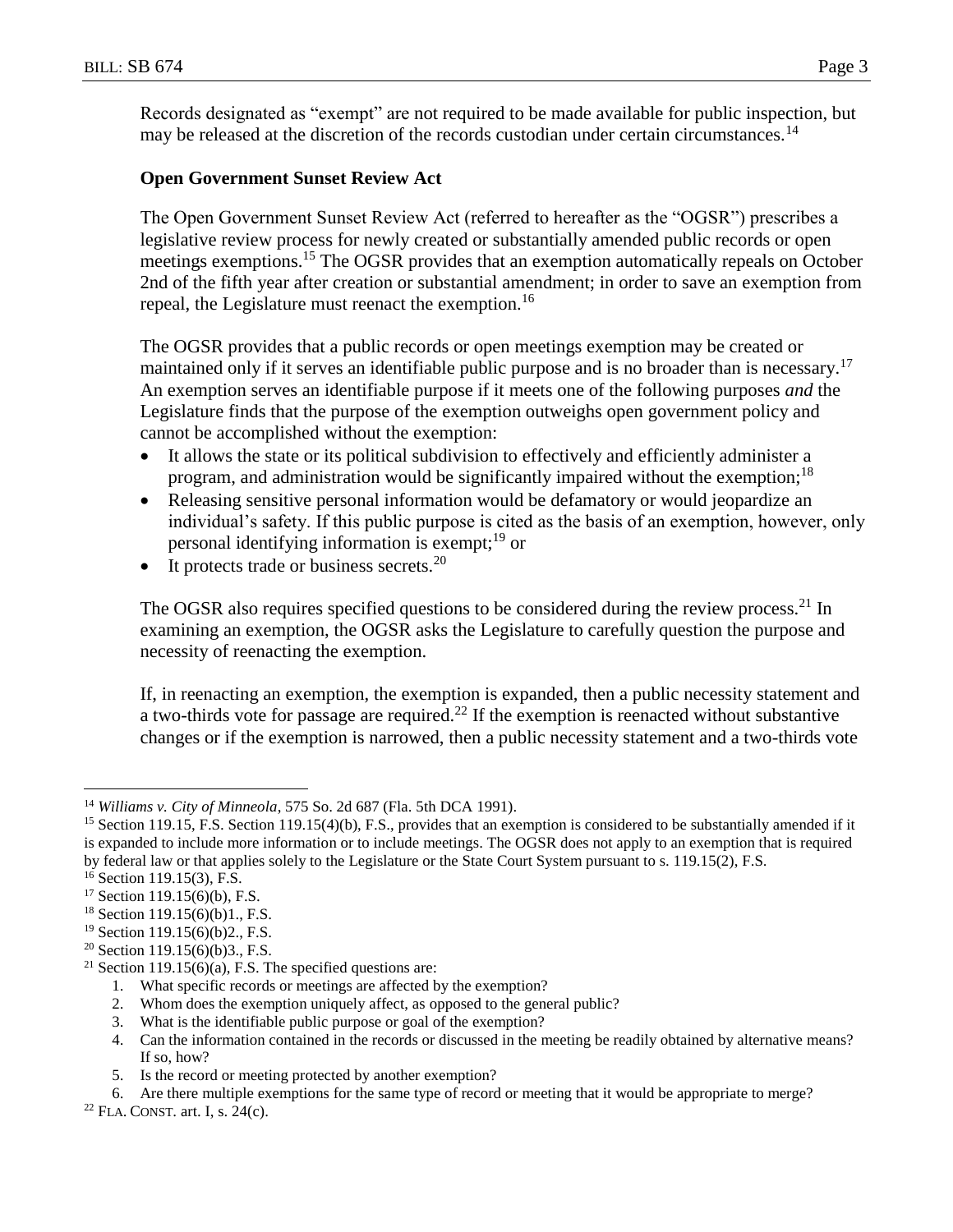for passage are *not* required. If the Legislature allows an exemption to sunset, the previously exempt records will remain exempt unless otherwise provided for by law.<sup>23</sup>

## **Nonviable Birth Records**

SB 672 (2017) creates the "Grieving Families Act" which enables a parent to obtain, in certain situations, a certificate of nonviable birth following a miscarriage. The bill defines a "nonviable birth" as an unintentional, spontaneous fetal demise occurring after the completion of the 9th week of gestation but prior to the 20th week of gestation of a pregnancy that has been verified by a health care practitioner.

In response to a parent's request, certain health care practitioners and facilities must submit information, as determined by rule by the Department of Health, Bureau of Vital Statistics (BVS), to the BVS in order to register a nonviable birth. This information will be used to issue a certificate of nonviable birth upon the parent's request. Only a parent named on the nonviable birth registration may request the BVS to issue a certificate of nonviable birth. However, once the certificate has been issued, any person may request a copy of that certificate pursuant to a public records request.

The certificate of nonviable birth must contain:

- The date of the nonviable birth.
- The county in which the nonviable birth occurred.
- The name of the fetus, as indicated on the registration of nonviable birth. If a name was not provided on the original or amended registration and the parent chooses not to provide a name, the certificate will use "baby boy," "baby girl," or "baby" if the sex is unknown, and the last name of the parents.
- A statement on the front of the certificate: "This certificate is not proof of a live birth."

# **III. Effect of Proposed Changes:**

The bill creates a public records exemption for information relating to cause of death and the parentage, marital status, and medical information in all nonviable birth records. This is similar to an existing exemption relating to the information in fetal death records, which is republished in this bill.

The underlying substantive bill, SB 672, makes available pursuant to a public records request, a copy of a previously issued certificate of nonviable birth. A certificate of nonviable birth includes the last name of the parents. Pursuant to this bill, that parentage information will need to be redacted from a copy of a certificate that has previously been issued to a parent. This bill may also limit the names of the parents from appearing on the original certificate of nonviable birth as discussed more fully under related issues in this analysis.

The exemption will stand repealed on October 2, 2022, pursuant to the Open Government Sunset Review Act unless it is reenacted.

 $\overline{a}$ 

 $23$  Section 119.15(7), F.S.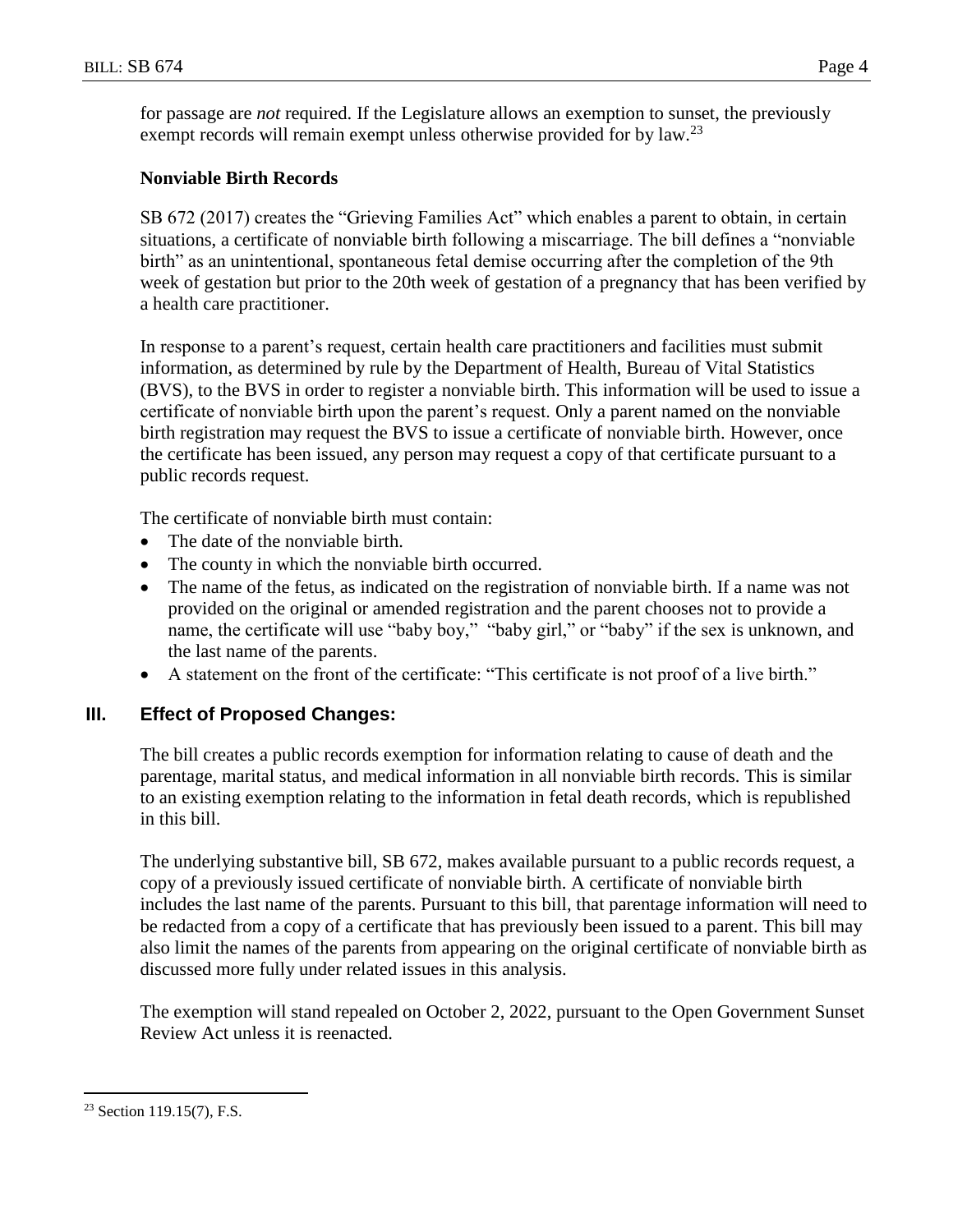The bill includes a constitutionally required public necessity statement. The public necessity statement provides that the exemption is needed to protect the privacy rights of a woman who experiences a nonviable birth. Furthermore, the public disclosure of such information may discourage a woman from seeking medical care from a licensed health care practitioner or health care facility.

The bill takes effect on July 1, 2017, contingent upon SB 672 or similar legislation becoming a law.

## **IV. Constitutional Issues:**

A. Municipality/County Mandates Restrictions:

None.

B. Public Records/Open Meetings Issues:

#### **Voting Requirement**

Article I, Section 24(c) of the Florida Constitution requires a two-thirds vote of each chamber for public records exemptions to pass.

#### **Public Necessity Statement**

Article I, Section 24(c) of the Florida Constitution requires a public necessity statement for a newly created or expanded public-records exemption. The Florida Constitution provides that an exemption must state with specificity the public necessity of the exemption. The public necessity statement provides that the exemption is needed to protect the privacy rights of a woman who experiences a nonviable birth. Furthermore, the public disclosure of such information may discourage a woman from seeking medical care from a licensed health care practitioner or health care facility.

## **Breadth of Exemption**

Article I, Section 24(c) of the Florida Constitution requires a newly created public records exemption to be no broader than necessary to accomplish the stated purpose of the law. The bill exempts only the parentage, marital status, and medical information included in nonviable birth records. This bill appears to be no broader than necessary to accomplish the public necessity for this public records exemption.

C. Trust Funds Restrictions:

None.

## **V. Fiscal Impact Statement:**

A. Tax/Fee Issues:

None.